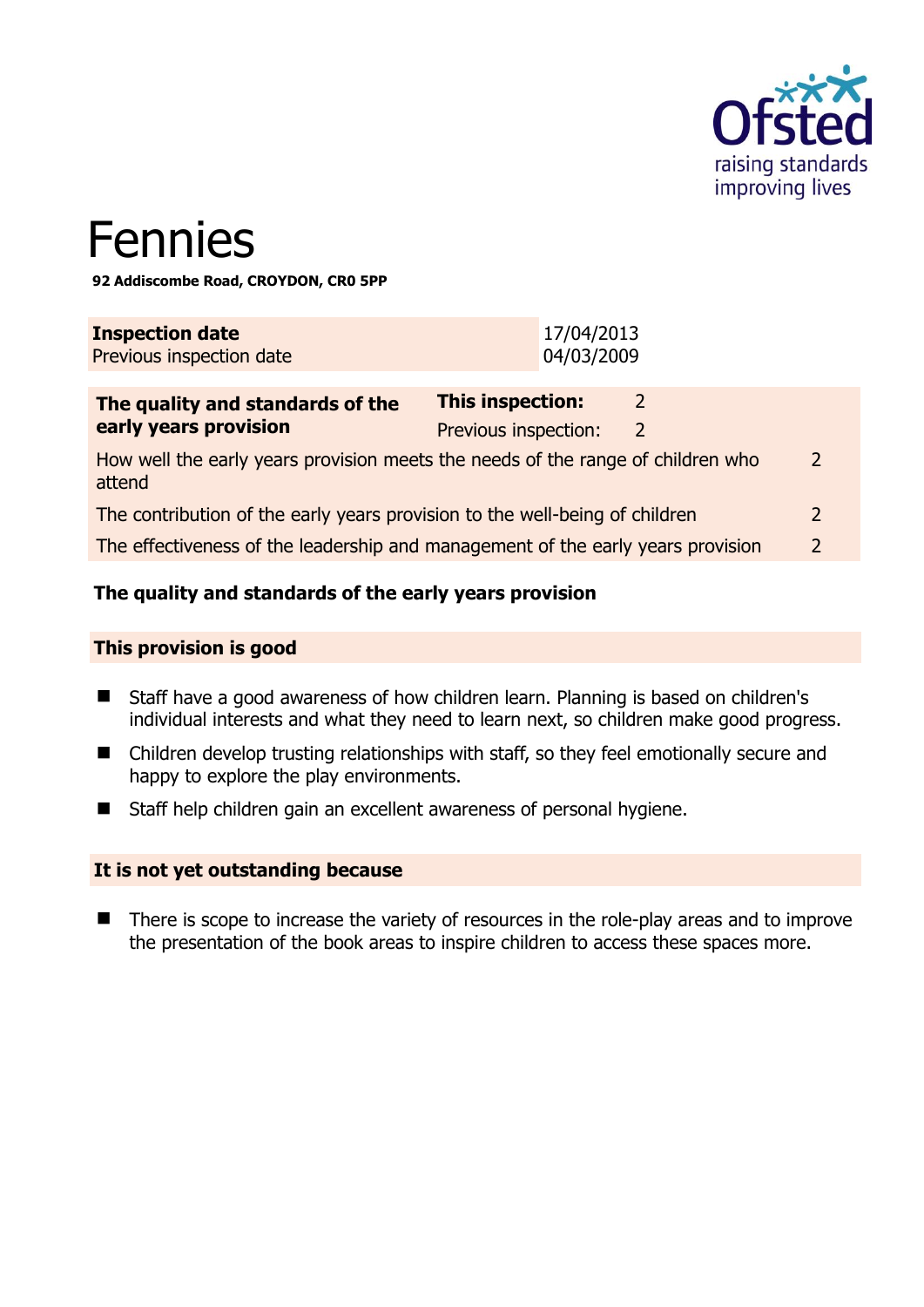# **Information about this inspection**

Inspections of registered early years provision are:

- $\blacksquare$  scheduled at least once in every inspection cycle the current cycle ends on 31 July 2016
- scheduled more frequently where Ofsted identifies a need to do so, for example where provision was previously judged inadequate
- **•** brought forward in the inspection cycle where Ofsted has received information that suggests the provision may not be meeting the legal requirements of the Early Years Foundation Stage or where assessment of the provision identifies a need for early inspection
- **•** prioritised where we have received information that the provision is not meeting the requirements of the Early Years Foundation Stage and which suggests children may not be safe
- scheduled at the completion of an investigation into failure to comply with the requirements of the Early Years Foundation Stage.

The provision is also registered on the voluntary and compulsory parts of the Childcare Register. This report includes a judgment about compliance with the requirements of that register.

# **Inspection activities**

- $\blacksquare$ The inspector looked at all required documentation and sampled policies, procedures and children's progress records.
- The inspector held discussions with manager about the provision and the selfevaluation processes
- The inspector took account of the views of parents via discussions, questionnaires and references.
- $\blacksquare$ The inspector observed and spoke to children as they played indoors and outside. Joint observations took place in the pre-school room.
- The inspector observed staff in all rooms interacting with children and held discussions with them.

**Inspector**  Sarer Tarling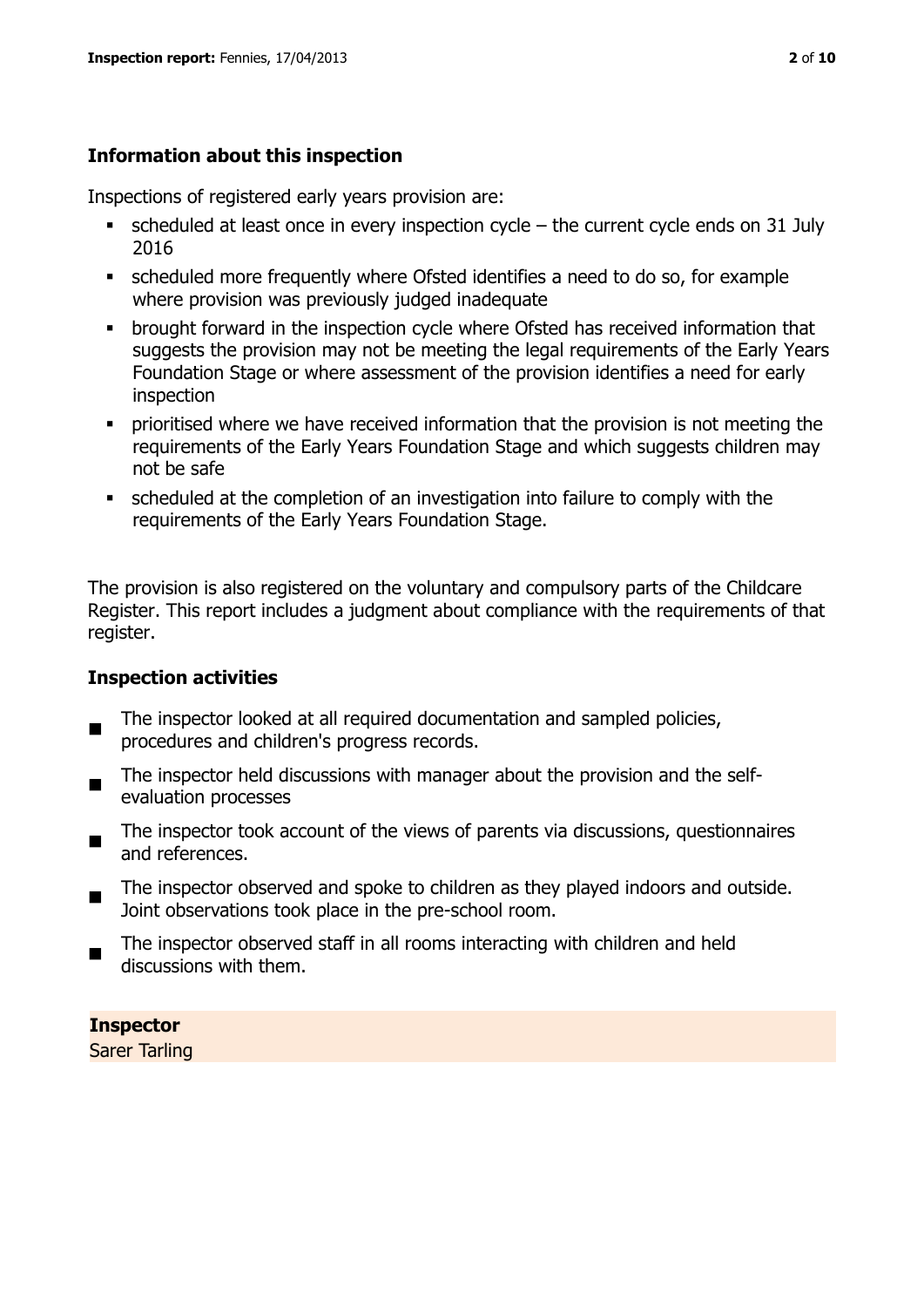#### **Full Report**

#### **Information about the setting**

Fennies is one of five nurseries owned by Fennies Day Nurseries Ltd. It is situated on a busy main road in Addiscombe, in the London borough of Croydon. It operates from a large detached converted house with an enclosed area to the rear of the property for outside play and ample parking to the front of the nursery. The nursery is open each weekday from 7am to 7pm for 51 weeks of the year. The nursery is registered on the Early Years Register as well as both the compulsory and voluntary parts of the Childcare Register. Currently there are 181 children on roll and all are in the early years age range. The nursery currently supports children who learn English as an additional language and children who have special education needs and/or physical difficulties. The nursery is in receipt of funding for the provision of free early education for three- and four-year-olds. The nursery employs 25 staff, of whom 16 hold appropriate early years qualifications.

#### **What the setting needs to do to improve further**

#### **To further improve the quality of the early years provision the provider should:**

- $\blacksquare$  enhance the learning environment by creating welcoming and attractive book areas which encourage children to explore books independently
- introduce variety and provide inspiring resources in role-play areas which encourage children to explore all areas of the curriculum through imaginative play.

#### **Inspection judgements**

#### **How well the early years provision meets the needs of the range of children who attend**

Children's progress and development is observed and monitored very well. Detailed information is gathered from parents when children start attending, which provides staff with a baseline for babies' and children's learning. Staff make useful observations and assessments, which enable them to identify children's individual learning needs and interests. This information is used to influence planning and to provide parents with ideas of things to do with their children at home. Staff exchange information about children's achievements and learning needs with parents on an ongoing basis; for example, informally on a daily basis, more formally during meetings and through written summaries of children's progress. Staff give high priority to encouraging parents to play an active part in their children's learning. This approach enables parents and staff to work consistently together to help children make good progress in all areas of their learning.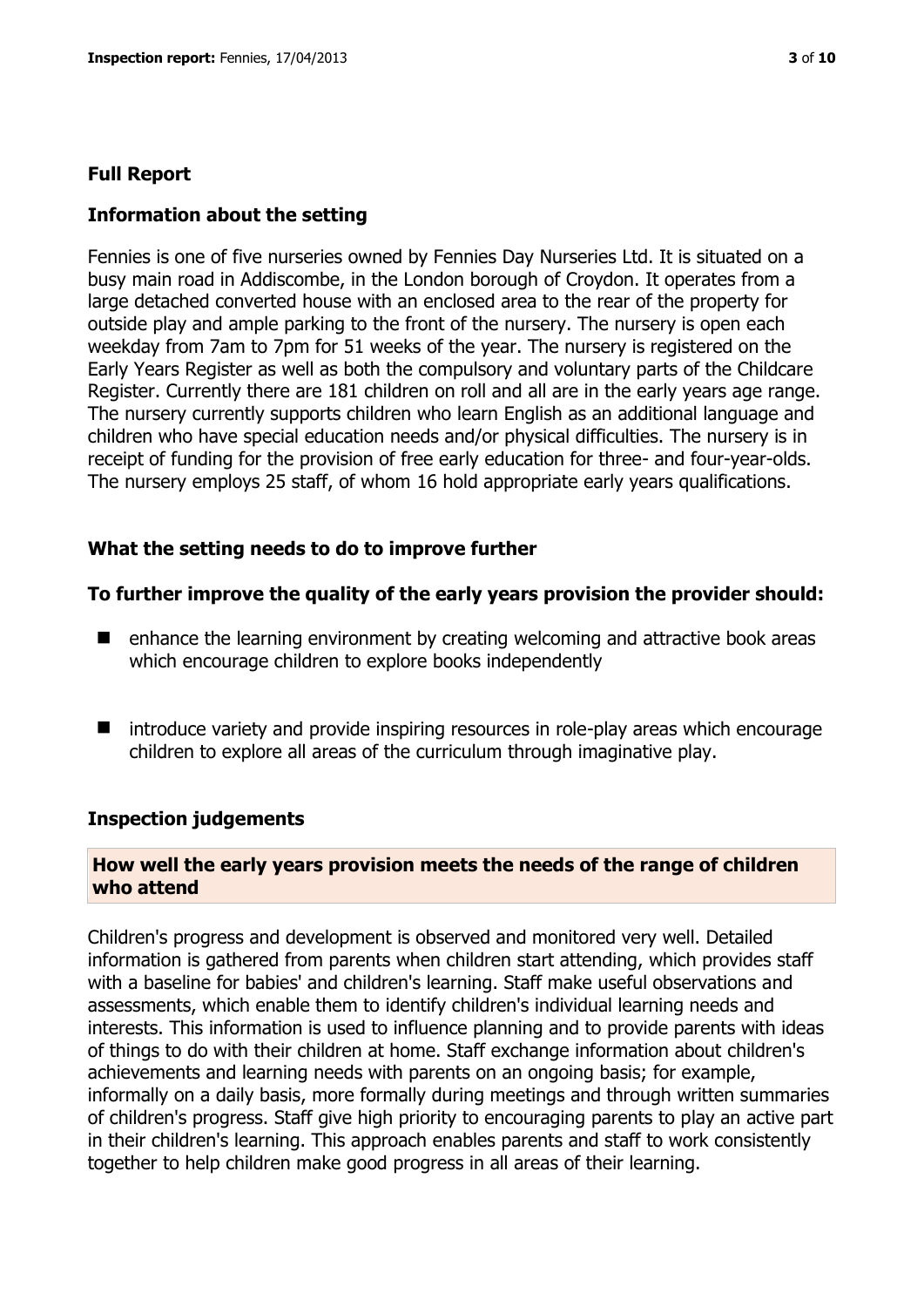Staff have a good understanding of how young children learn and develop. They enable children to direct their own play according to their interests and also extend their learning through individual focus and group activities. This freedom enables children to learn independently and from each other. Staff provide sufficient challenge for the older and/or more able children, as well as adapting activities to suit those who require additional support. Staff spend the majority of their time interacting and playing with the children to help extend their learning. They ask questions well and provide children with explanations in language that is easily understood. Staff talk to and sing with the babies and toddlers in their activities. Older children learn to listen to others while taking turns to share their news from home. Children learning English as an additional language are supported through the use of visual time tables and key words in their home languages given to staff by parents. Staff use labelling as a tool to help children understand that print carries meaning. Easy access to drawing and writing materials enable babies to make marks and older children to practise their early writing skills, so all gain useful skills for the next stages in learning.

Activities, such as treasure baskets, provide young children with many opportunities to explore and investigate a variety of everyday objects and materials. This exploration very effectively supports them in making sense of their world as they learn through their senses. Staff engage well with children. They encourage them to express their feelings, so children smile and squeal with delight, as they squeeze shaving foam through their fingers. However, there are fewer opportunities and resources for children to participate in a wide range of make-believe play situations. Children listen to stories as a group. Young children sit mesmerised as staff use puppets while older children are encouraged to predict what might happen next and to join in with familiar refrains. These strategies enable children to develop good listening skills and to anticipate key events. Books are readily available for children to access independently in all rooms. However, the uninspiring organisation of the book area in most rooms does not help to encourage children's love of independent reading.

Children enjoy playing with water and sand. Staff introduce appropriate language that relates to different mathematical ideas, such as 'full and empty' and they encourage children to think about number and quantity. Children concentrate while they build with construction toys, measure how tall they are or learn to count during an impromptu game of hopscotch outdoors. Through a wide range of craft activities children develop their use of different tools extremely well, as they cut, roll, slice and paint. Children relish spending time outdoors and remain busily occupied. Children move around on ride on toys with good levels of coordination and control. Staff provide support and encouragement as children climb and balance. Children are keen to be involved and are motivated to learn; consequently, they are well prepared for when they move on to school.

#### **The contribution of the early years provision to the well-being of children**

Staff treat children with warmth and affection, which leads to the development of trusting relationships. For instance, the younger children snuggle into staff when they are feeling tired or just need a little reassurance. Older children readily approach staff with their ideas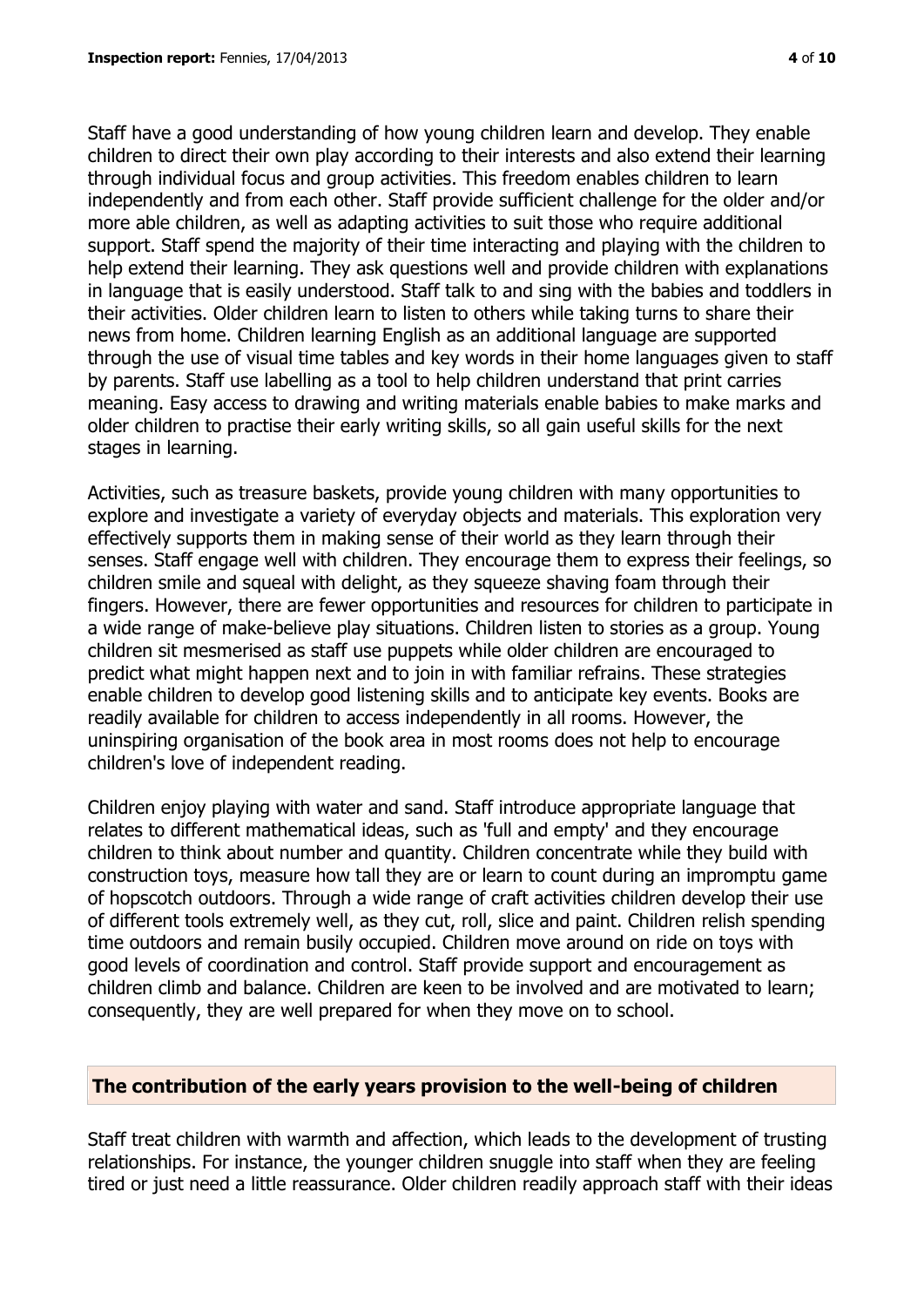and questions or when they have a problem to share. The nursery staff implement effective measures to support children's introduction to nursery life and to ease their move from room to room. Parents are fully involved in this process too. Children have frequent visits to the room they will be moving to and staff share valuable information about their individual needs and progress with the new key person.

Staff are positive role models for children and this contributes to the development of their independent skills and good manners. Children learn to behave well because staff ensure they have secure daily routines and know what is expected of them. Staff offer lots of meaningful praise and recognition for children's efforts and achievements. Throughout the nursery, children are supported in their social skills so they learn how to play together, share toys and take turns. Children instigate their own play and learning. They make their own choices from the toys and resources because these are stored at child height. Informative displays, photographs and children's artwork make the nursery welcoming to children and their families.

Children are provided with healthy balanced meals. Individual dietary requirements are catered for and staff are vigilant in monitoring what children eat. Food is cooked on site and meal times are very sociable occasions where children sit together in small groups. Babies learn to feed themselves. Older children show high levels of independence as they competently pour drinks and serve their food. Children demonstrate an excellent awareness of the importance of personal hygiene as they follow robust hygiene procedures with regard to hand washing before eating and after using the toilet. Children's appreciation of the benefits of leading a healthy lifestyle is promoted through activities such as planting and growing in the digging area, and taking part in organised sports and dance workshops.

Staff are appropriately deployed to ensure children are well supported. They are now supervised well at all times. For example, staff are on hand to remind children to be careful as they walk down the stairs. The emergency evacuation plan is fully understood by staff and regularly practised with the children. This practice ensures all are familiar with the procedure and raises children's awareness and understanding of how to stay safe. Children who are sleeping are closely monitored.

Staff forge links with local schools and provide children with activities which help prepare them for the move onto school. Staff ensure children can open their packed lunch containers and are able to dress and undress themselves for PE.

#### **The effectiveness of the leadership and management of the early years provision**

This inspection has found that children are safeguarded. The recruitment and vetting of staff is robust, which means that decisions made about their suitability to work with children are well informed. The staff team are friendly and very approachable. Clear induction procedures now ensure all permanent staff, apprentices and bank staff are made aware of their roles and responsibilities. Good attention is paid to monitoring staff's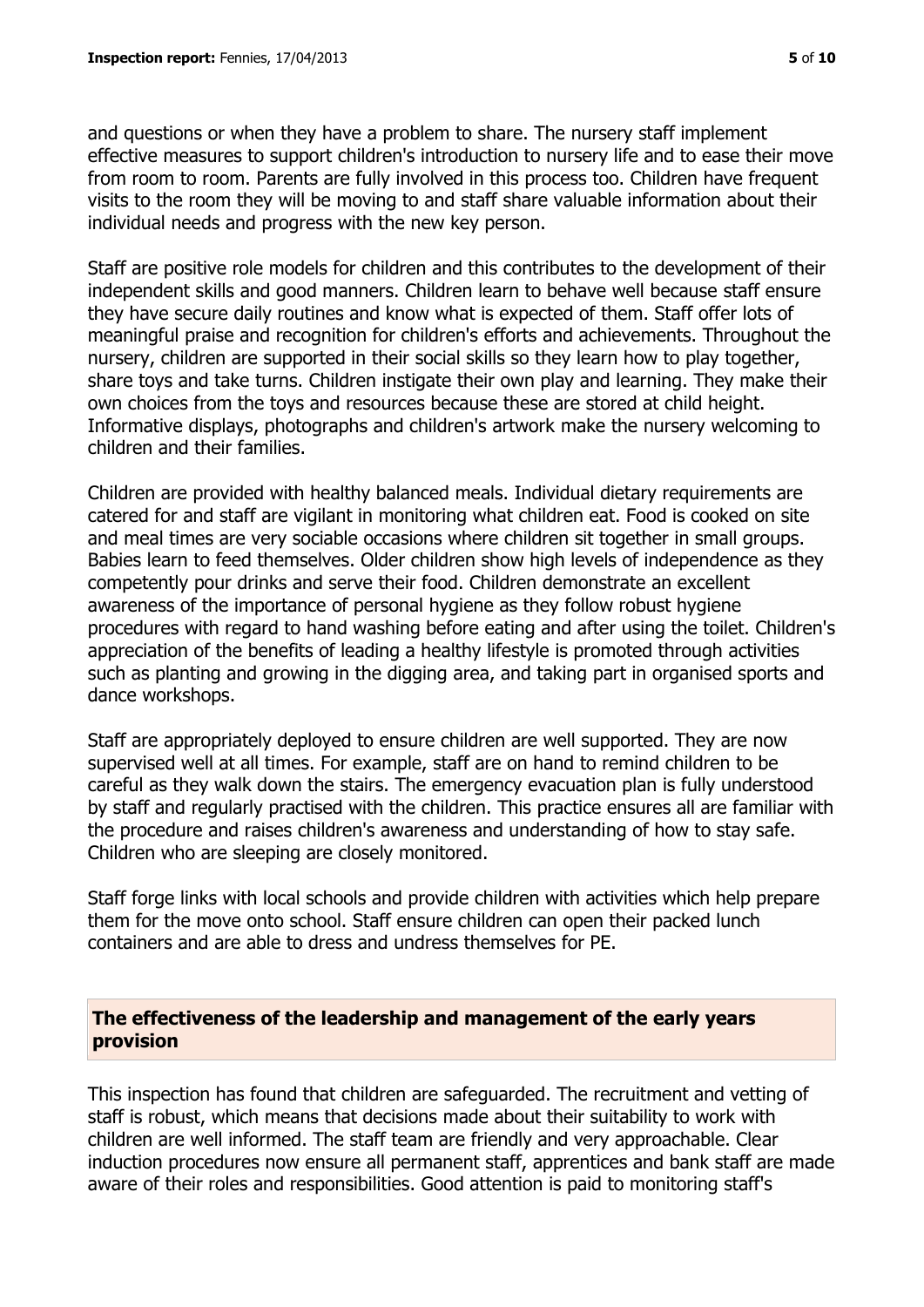performance and encouraging them to develop professionally. For example, the manager undertakes regular observations of practice within each room, to judge the quality of teaching. Regular supervision and appraisals are held, along with individual room and whole-team staff meetings where practice issues are discussed and informal training sessions held. Premises are kept secure and regular safety checks are undertaken to ensure any hazards are now managed effectively. The monitoring of visitors is effective and children are only released into the care of an adult their parent has authorised. This means children are now well protected.

Required policies and procedures are shared with parents to help them understand the overall organisation of the nursery. This helps to ensure a consistent approach and means that everyone has a secure understanding of their role and responsibilities. Staff clearly know to whom to report any concerns they may have with regard to children's welfare. Senior staff, with designated responsibility for safeguarding, have attended appropriate training and are now secure in their responsibilities. The safeguarding policy is currently understood by staff; it includes a procedure to follow with regard to the restricted use of personal mobile phones and cameras in the nursery.

Staff and children are fully included in the self-evaluation process. There is a good commitment to monitoring the quality of the provision and to continually improving this. For example the educational programmes are regularly evaluated to ensure there are no gaps in children's learning. Areas for improvement have been identified and action plans drawn up. As a result, the nursery staff now plan to take children on outings, which will enable them to learn more about their local community in a practical way. Computers are being replaced so children use more up to date technology.

Informative display boards throughout the nursery, a parent prospectus and regular newsletters provide parents with information about all aspects of the nursery. Parents' views are invited through questionnaires and daily discussions with staff. They are kept informed of children's routines and progress through regular feedback from staff. Parents express positive views about the nursery and the staff caring for their children. Good partnership working with a broad range of professionals helps to target, support and review the arrangements for children who require additional support to reach their full potential.

# **The Childcare Register**

| The requirements for the compulsory part of the Childcare Register are | Met |
|------------------------------------------------------------------------|-----|
| The requirements for the voluntary part of the Childcare Register are  | Met |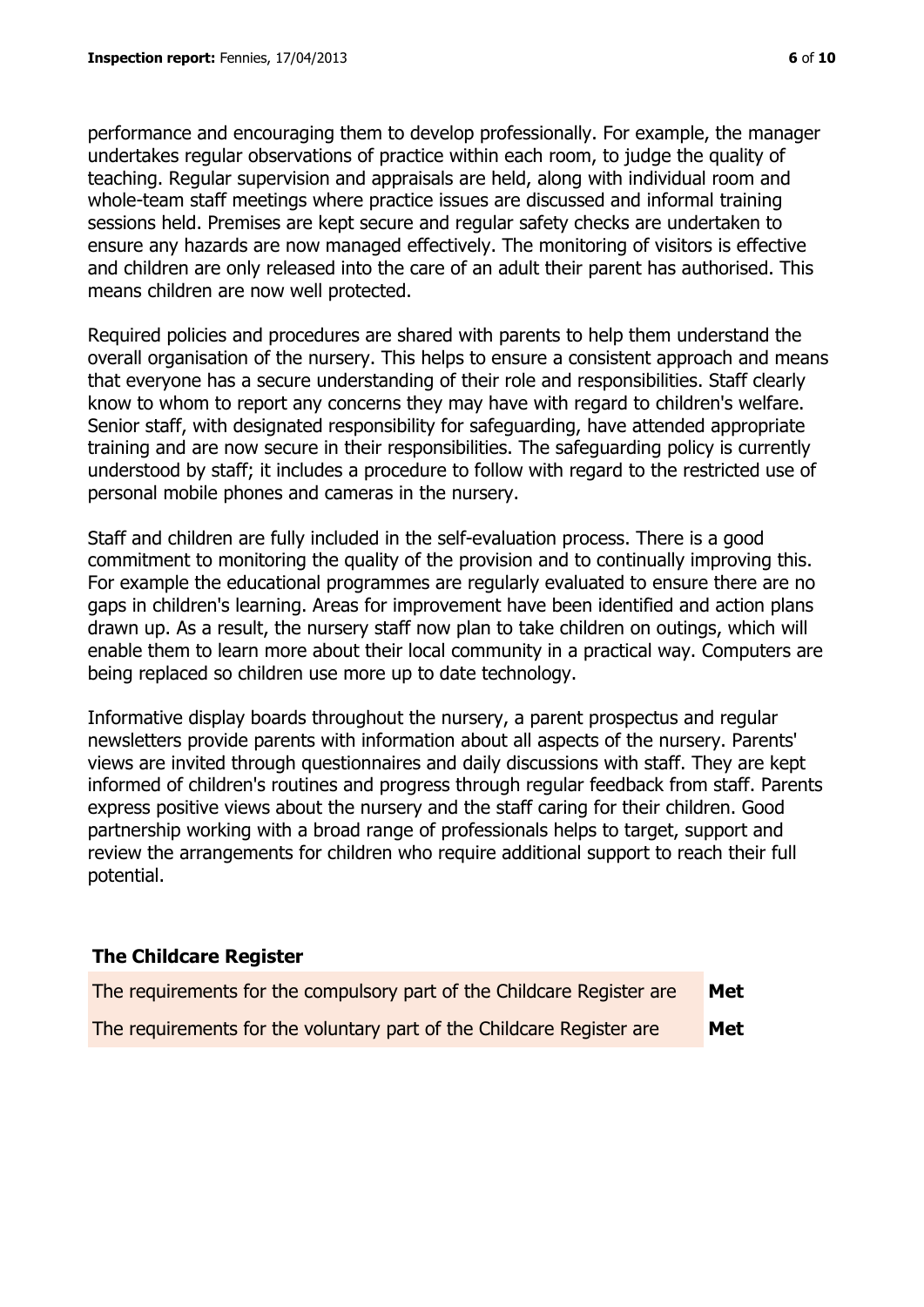# **What inspection judgements mean**

# **Registered early years provision**

| <b>Grade</b> | <b>Judgement</b> | <b>Description</b>                                                                                                                                                                                                                                                                                                                                                                 |
|--------------|------------------|------------------------------------------------------------------------------------------------------------------------------------------------------------------------------------------------------------------------------------------------------------------------------------------------------------------------------------------------------------------------------------|
| Grade 1      | Outstanding      | Outstanding provision is highly effective in meeting the needs<br>of all children exceptionally well. This ensures that children are<br>very well prepared for the next stage of their learning.                                                                                                                                                                                   |
| Grade 2      | Good             | Good provision is effective in delivering provision that meets<br>the needs of all children well. This ensures children are ready<br>for the next stage of their learning.                                                                                                                                                                                                         |
| Grade 3      | Satisfactory     | Satisfactory provision is performing less well than expectations<br>in one or more of the key areas. It requires improvement in<br>order to be good.                                                                                                                                                                                                                               |
| Grade 4      | Inadequate       | Provision that is inadequate requires significant improvement<br>and/or enforcement action. The provision is failing to give<br>children an acceptable standard of early years education and/or<br>is not meeting the safeguarding and welfare requirements of<br>the Early Years Foundation Stage. It will be inspected again<br>within 12 months of the date of this inspection. |
| Met          |                  | The provision has no children on roll. The inspection judgement<br>is that the provider continues to meet the requirements for<br>registration.                                                                                                                                                                                                                                    |
| Not met      |                  | The provision has no children on roll. The inspection judgement<br>is that the provider does not meet the requirements for<br>registration.                                                                                                                                                                                                                                        |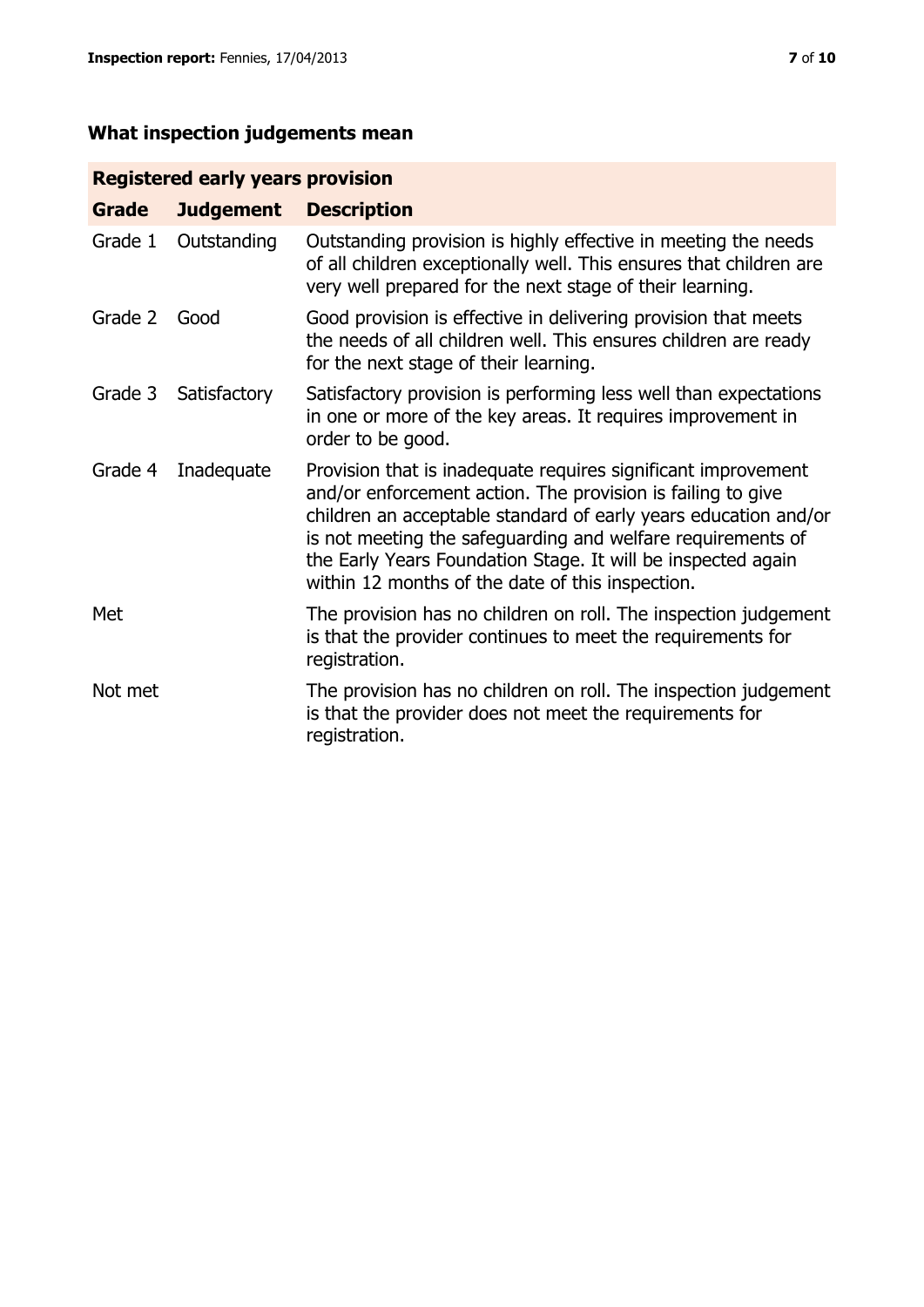#### **Inspection**

This inspection was carried out by Ofsted under sections 49 and 50 of the Childcare Act 2006 on the quality and standards of provision that is registered on the Early Years Register. The registered person must ensure that this provision complies with the statutory framework for children's learning, development and care, known as the Early Years Foundation Stage.

# **Setting details**

| <b>Unique reference number</b> | EY376233                  |
|--------------------------------|---------------------------|
| <b>Local authority</b>         | Croydon                   |
| <b>Inspection number</b>       | 908873                    |
| <b>Type of provision</b>       | Full-time provision       |
| <b>Registration category</b>   | Childcare - Non-Domestic  |
| <b>Age range of children</b>   | $0 - 8$                   |
| <b>Total number of places</b>  | 104                       |
| Number of children on roll     | 181                       |
| <b>Name of provider</b>        | Fennies Day Nurseries Ltd |
| Date of previous inspection    | 04/03/2009                |
| <b>Telephone number</b>        | 0208 6546011              |

Any complaints about the inspection or the report should be made following the procedures set out in the guidance *'Complaints procedure: raising concerns and making complaints* about Ofsted', which is available from Ofsted's website: www.ofsted.gov.uk. If you would like Ofsted to send you a copy of the guidance, please telephone 0300 123 4234, or email enquiries@ofsted.gov.uk.

# **Type of provision**

For the purposes of this inspection the following definitions apply:

Full-time provision is that which operates for more than three hours. These are usually known as nurseries, nursery schools and pre-schools and must deliver the Early Years Foundation Stage. They are registered on the Early Years Register and pay the higher fee for registration.

Sessional provision operates for more than two hours but does not exceed three hours in any one day. These are usually known as pre-schools, kindergartens or nursery schools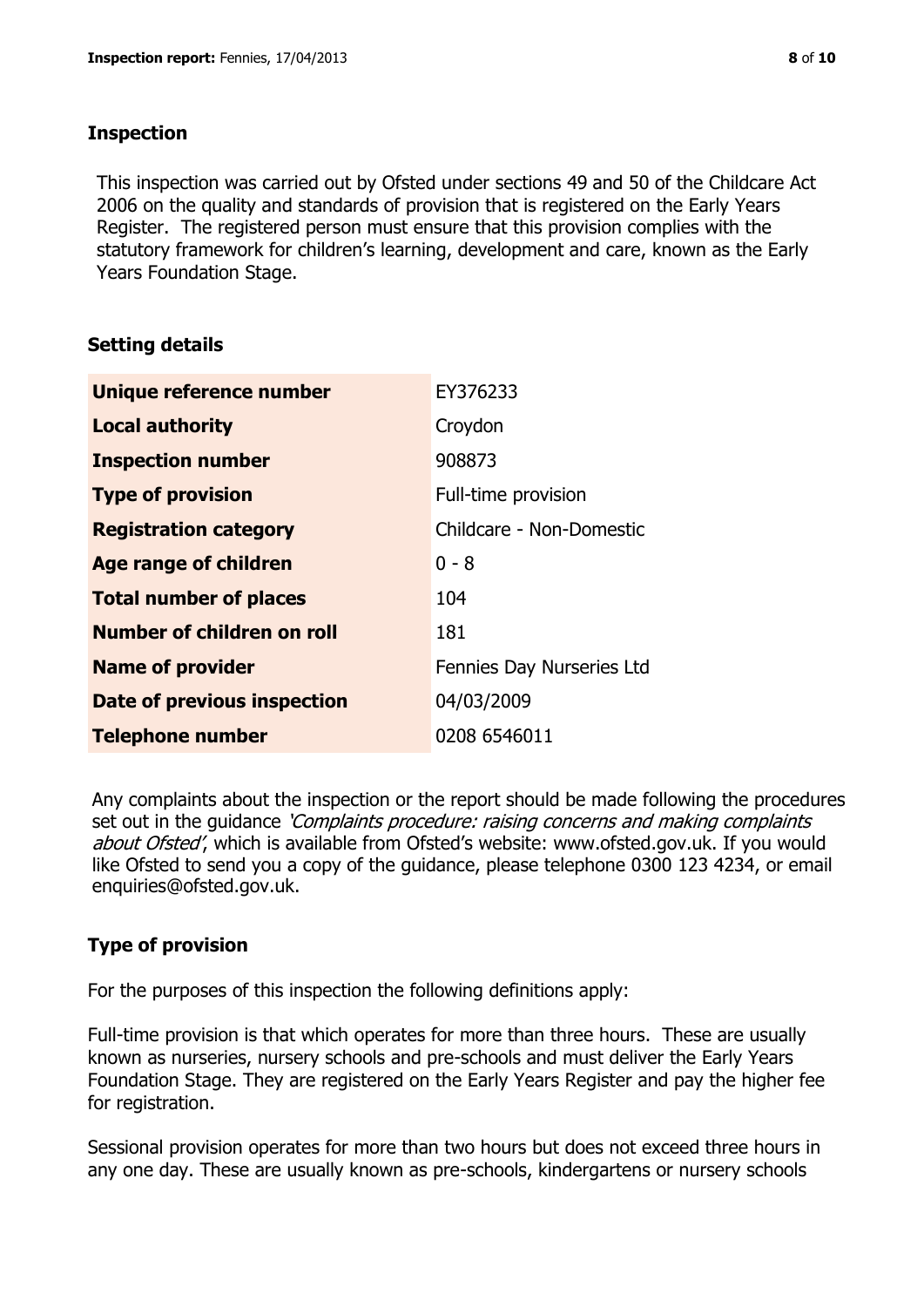and must deliver the Early Years Foundation Stage. They are registered on the Early Years Register and pay the lower fee for registration.

Childminders care for one or more children where individual children attend for a period of more than two hours in any one day. They operate from domestic premises, which are usually the childminder's own home. They are registered on the Early Years Register and must deliver the Early Years Foundation Stage.

Out of school provision may be sessional or full-time provision and is delivered before or after school and/or in the summer holidays. They are registered on the Early Years Register and must deliver the Early Years Foundation Stage. Where children receive their Early Years Foundation Stage in school these providers do not have to deliver the learning and development requirements in full but should complement the experiences children receive in school.